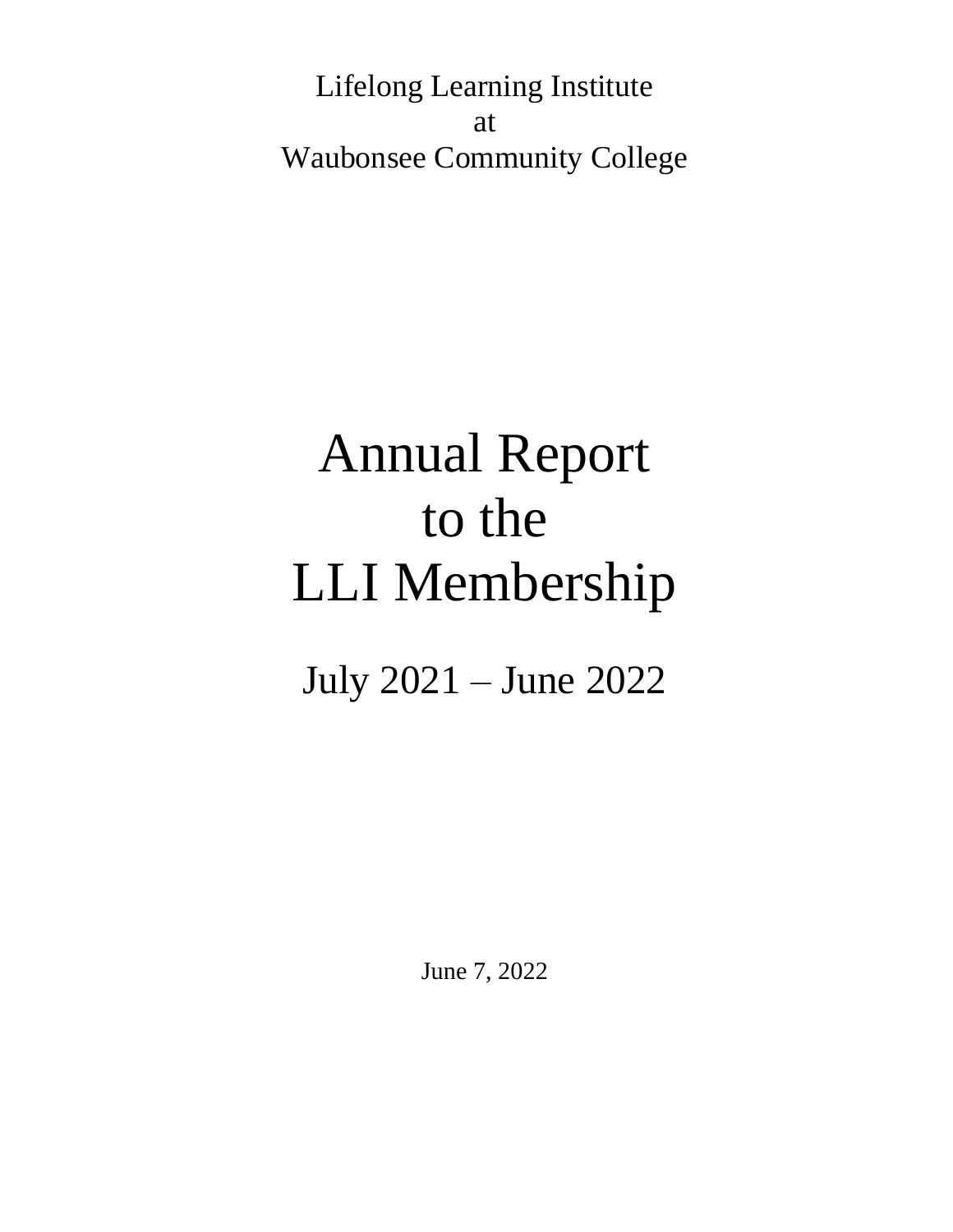# Table of Contents

| <u>Reports</u>                        | Pages          |
|---------------------------------------|----------------|
| President                             | 3              |
| <b>Vice President</b>                 | $\overline{4}$ |
| Secretary                             | 5              |
| Treasurer                             | 6              |
| <b>Curriculum Council</b>             | $7 - 8$        |
| <b>Member Communications Manager</b>  | $9 - 10$       |
| Social and Community Outreach Manager | $11 - 12$      |
| <b>Operations Manager</b>             | 13             |
| <b>Technology Manager</b>             | $14 - 16$      |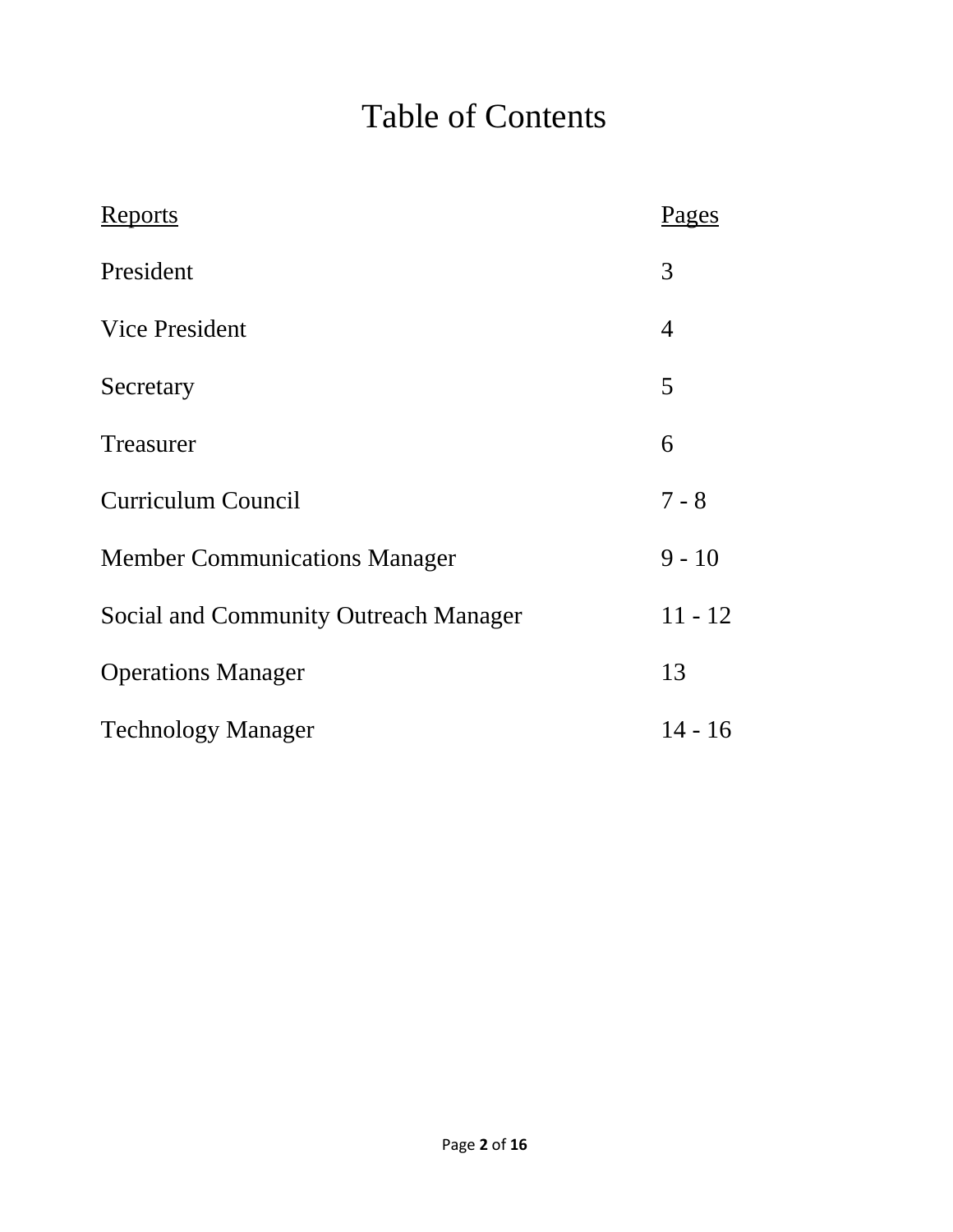# **Report of the President**

The 2021-2022 year continued to provide challenges for Lifelong Learning. A huge thank you to our facilitators, volunteers, and leadership team for the willingness to successfully adapt to the changes due to the pandemic. I hope all members have been able to take advantage of the available learning experiences in some format.

2022 marked twenty-five years for Lifelong Learning at Waubonsee Community College. Large scale celebrations were cancelled; however, smaller events were able to be held. Our first social event since the onset of COVID-19 was our annual Coffee Klatch which became an outdoor gathering at Wheeler Park in Geneva. Members in attendance enjoyed fellowship, food and played a 25<sup>th</sup> Anniversary bingo game. Although the annual Holiday Luncheon needed to be cancelled, a smaller Holiday event was held on campus. Participants were able to recognize our  $25<sup>th</sup>$  anniversary with birthday cake and song.

In July the Board approved moving \$2036 from general operating funds so that the LLI Scholarships could be maintained at the same level as the previous year. This move was necessary since the contribution from the College Bookstore was not available due to the cancellation of LLI's participation in the RUSH activity. A total of four scholarships were awarded: LLI Founders Scholarship (\$1000) and three LLI Scholarships (\$650 each).

The 2021 Fall semester courses were held following the protocols established by WCC. Fortunately, the Spring semester brought a return to in-person courses at the Sugar Grove Waubonsee campus.

The subject of online registration has been a challenge for many years. In July 2021, the Board formed an Online Registration Committee (ORIO) to work on the implementation of online registration for Lifelong Learning. The CourseStorm registration process was successfully implemented in January 2022. This was an exciting change and was well received by the membership. Online registration saves volunteer time and finances since a catalog no longer needs to be printed and mailed each semester.

Following much discussion, the Board voted to approve a policy for compensation for Outside Speakers/Guest Presenters to be implemented Fall 2022. It is the hope that this will provide opportunities to obtain speakers to enhance a course or present a topic of interest to members.

Lifelong Learning thrives due to our wonderful volunteers. Thank you to everyone who so willingly share their time and talents with our organization. Although the future may continue to bring challenges, the supportive membership will continue to be the strength that maintains Lifelong Learning's success.

Respectfully submitted,

Mary Ann White President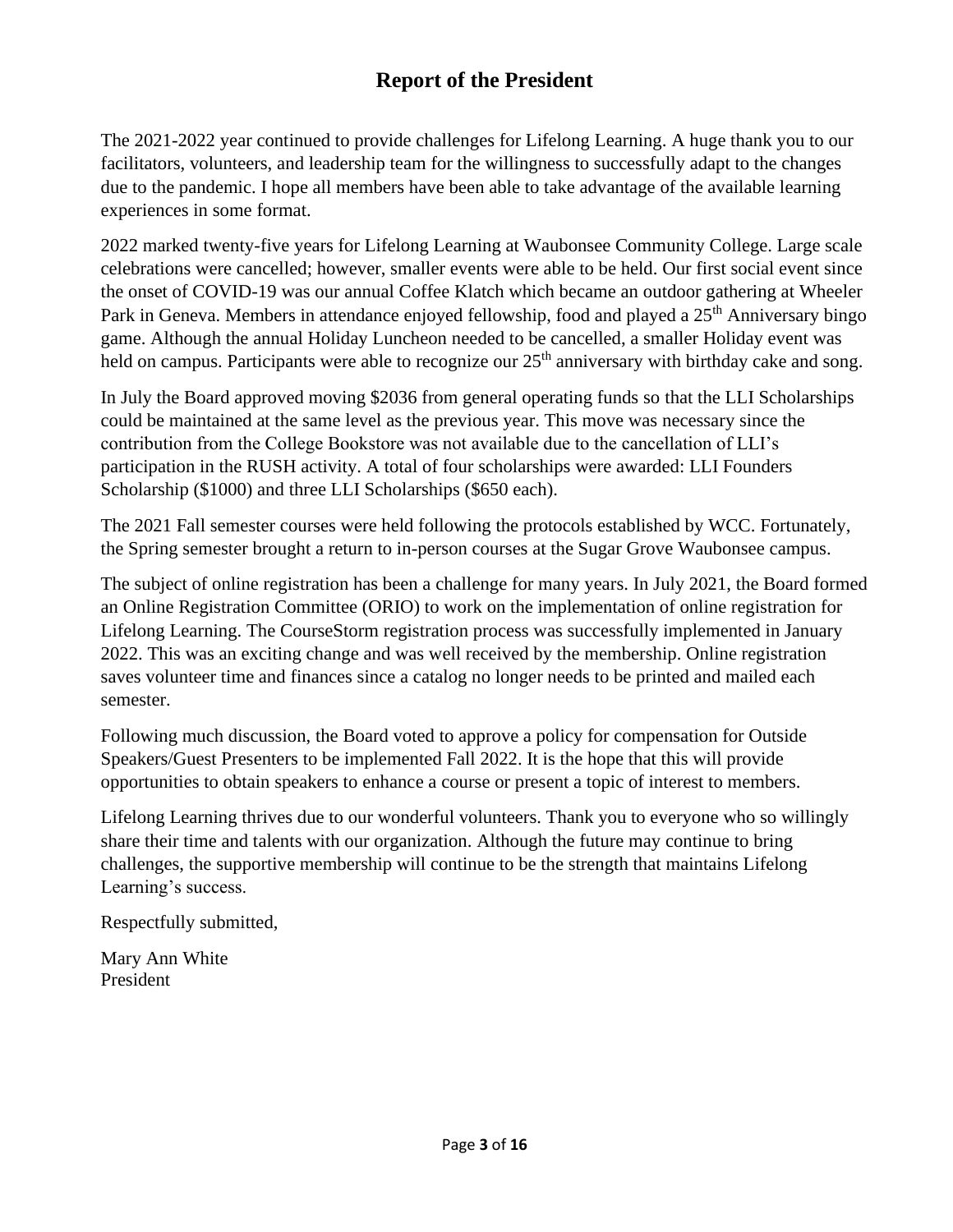# **Report of the Vice President**

As Vice President, I had the privilege of supporting President Mary Ann White in her leadership of LLI in this 2021-2022 fiscal year. I was available to chair Board meetings in the president's absence, but was not called upon to do so.

I chaired the Guest Presenter/Outside Speaker Ad Hoc Committee. The committee's objective, provided by the Board, was: "To identify all procedures necessary to successfully implement the Guest Presenter/Outside Speaker compensation policy."

Committee members consisted of Ceil Carey (representing facilitators/organizers), Andi Danis (representing the Curriculum Council) and Mary Maiers (representing the Board).

The committee met during February and March 2022 and formulated all procedures related to this policy implementation, including communication to both facilitators and membership. This information was provided to both the Curriculum Council and Board. Approval to dissolve the committee was granted by the Board at its April meeting.

Respectfully submitted, Mary Maiers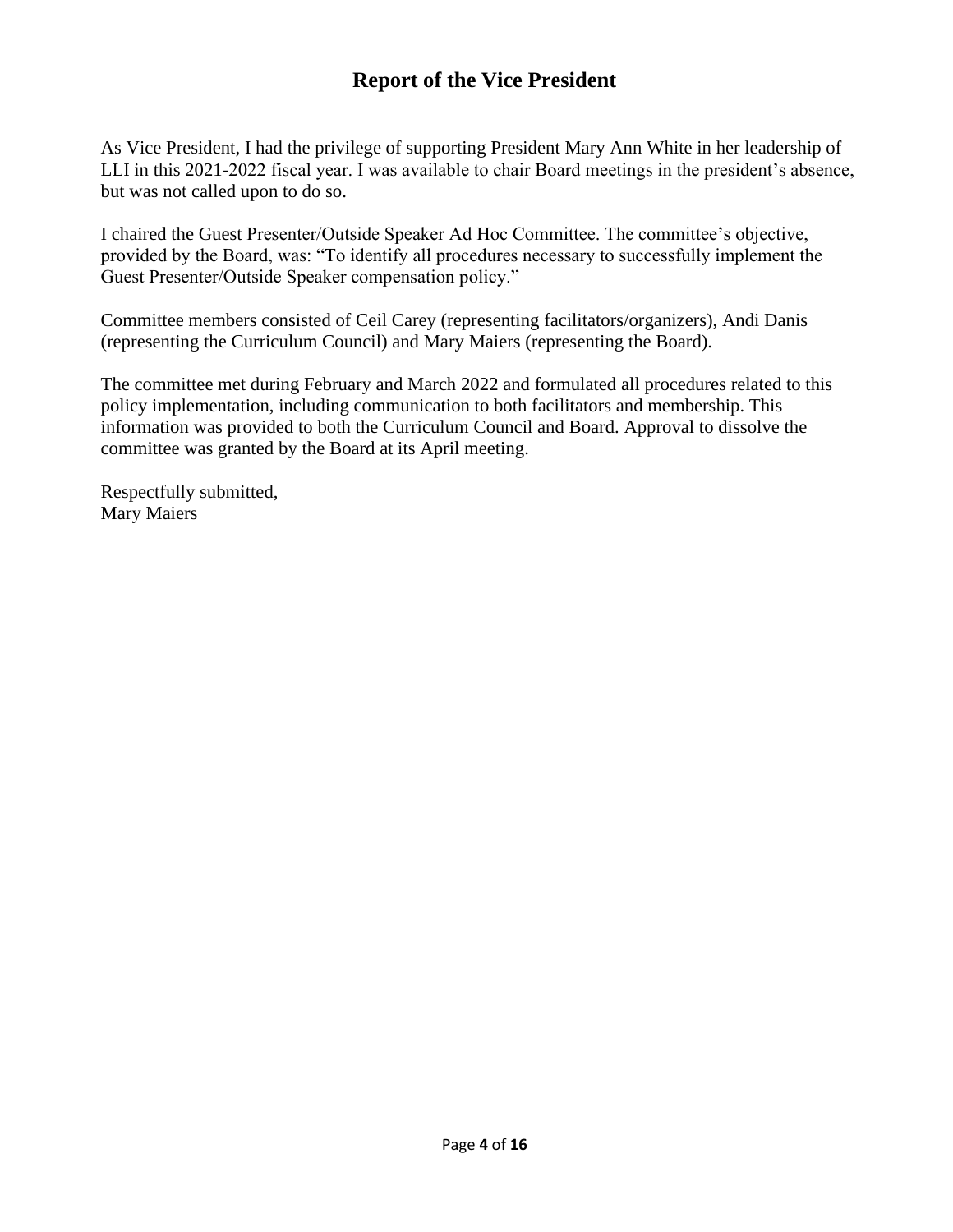# **Report of the Secretary**

During the current LLI fiscal year, I recorded the official minutes of all LLI Board meetings held todate, and anticipate recording the minutes of the June 10, 2022 Board meeting.

An electronic copy of the official minutes with attachments will be maintained in a secure manner on the X drive in the LLI office.

Respectfully submitted,

*Kim Carew* **Secretary**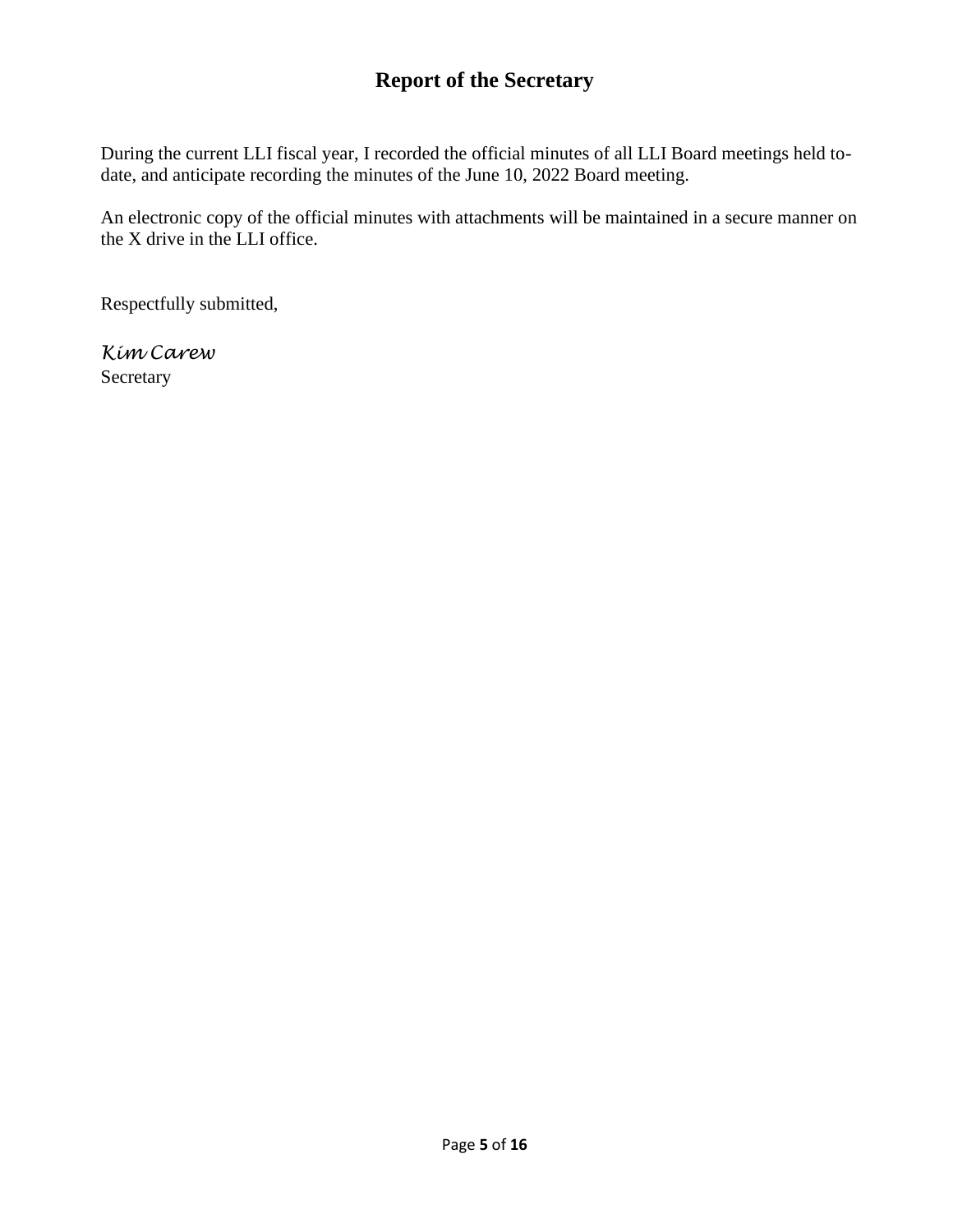# **Report of the Treasurer**

Each month Waubonsee Community College (WCC) provided the Treasurer with financial reports showing all revenue received and expenses made by WCC on behalf of the Lifelong Learning Institute (LLI).

The Treasurer analyzed the WCC reports and compared them with the items approved by the LLI Board. Any inconsistencies were resolved.

Treasurer's Reports were prepared each month and presented to the Board. These reports show the revenues and expenses for that month and the balance of funds for the previous month and year.

LLI transferred \$2,950 to the WCC Foundation to fund our Founders Scholarship and three other LLI scholarships.

Several years ago, the Board initiated a program which encouraged LLI members to make donations to the LLI Scholarship Fund. Since inception, our members have donated \$12,360 in this manner. Because of COVID-19, this program was temporarily suspended this year.

In previous years, LLI has held our Rush fund raisers for the Scholarship Fund at the beginning of the spring and fall semesters. Those fund raisers generated \$2,000 each year. Unfortunately, we were not able to do those fund raisers this year because of COVID-19. We hope to restart those fund raisers when the impact of COVID-19 allows.

LLI implemented a new electronic registration system (CourseStorm) during the current fiscal year. This effort was one of the most important projects ever implemented by our LLI. CourseStorm had a significant effect on the way WCC handles LLI's finances. LLI worked with WCC staff to ensure the financial aspects of the new system were properly managed.

We thank WCC staff for handling this transition in a professional manner.

Financials to date (07/01/2021 to 03/31/2022): 07/02/2021 Balance: \$100,730.68 Year to date revenue: \$13,871.34 Year to date expense: \$13,604.72 03/31/2022 Balance \$100,997.30

Thank you to Dora Soto, our new Liaison, and to other WCC staff for their support of LLI.

Respectfully submitted,

Jay Labelle Treasurer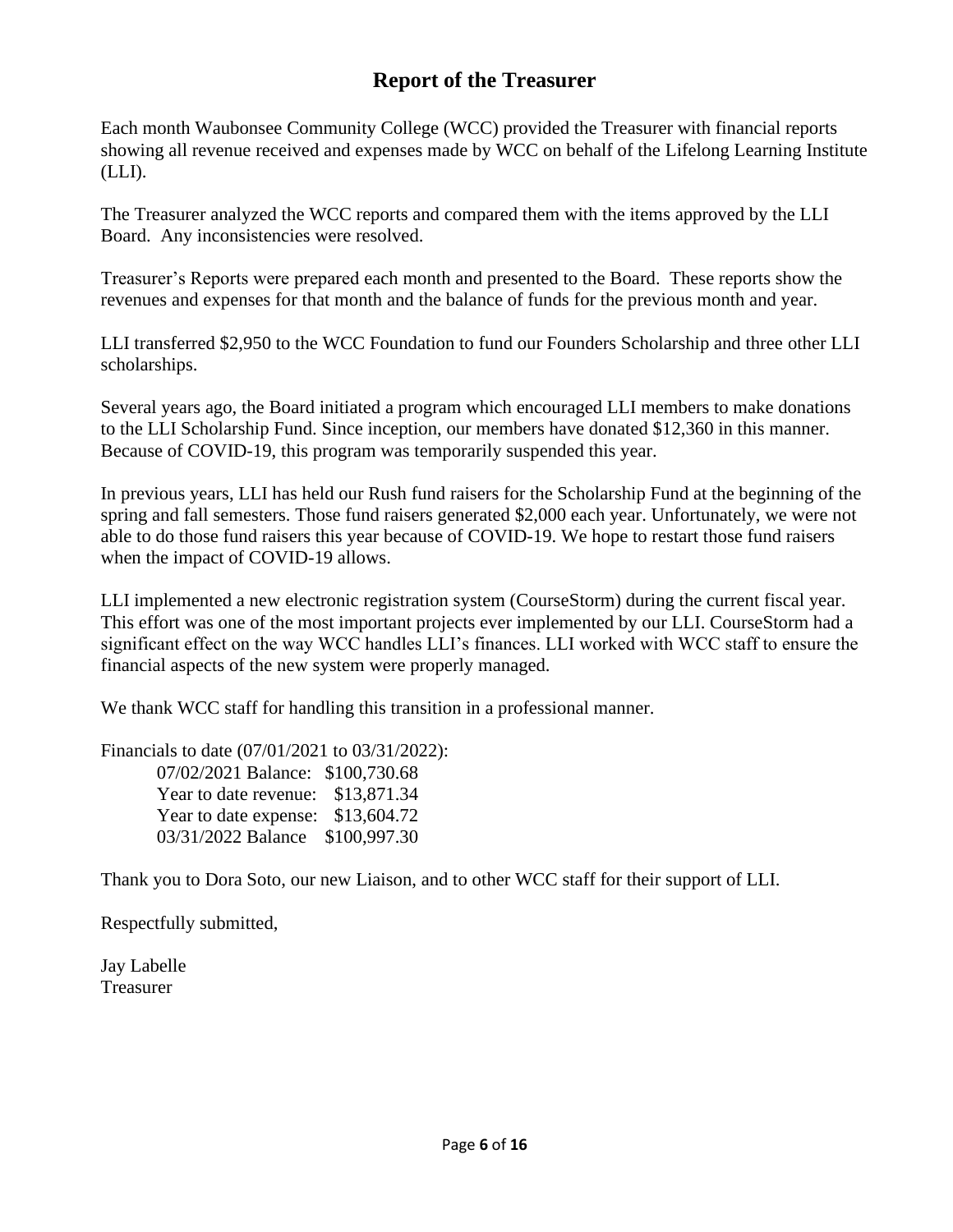# **Report of the Curriculum Council**

Curriculum Council Members Andi Danis – Presiding Member (February 2022 – June 2022), Proposal Coordinator, Board Representative, CEC non-voting member (August 2021 – June 2022), Laurel Gehrke – Trip Coordinator Dick Larson – Roundtable Coordinator, Board Representative, CEC Co-chair Paul Mantsch – Recorder, CEC Co-chair Jane Powell – Evaluation Coordinator, Board Representative Gail Tattersfield – Evaluation Coordinator Jan Mayer– Facilitator Assistance Bureau (FAB) Carolyn Sackett – Facilitator Assistance Bureau (FAB), Board Representative Ruth Harmon – Presiding Member (July 2021 – December 2021), Board Representative (July 2021 – December 2021), CEC non-voting member (July 2021 – December 2021), Facilitator Handbook **Coordinator** 

Curriculum Council Volunteers Betty Williams – Facilitator Packets Kathy Wass – Catalog Typist (through Fall 2021)

WCC Liaison Kim Forney (July 2021 – December 2022 Dora Soto – (March 2022 – June 2022)

**Responsibilities** 

- Reviewing and recommending Board approval of proposals for courses, guest presentations, outings, trips and discussion groups
- Reviewing evaluations from courses, guest presentations, outings, trips and discussions groups
- Mentoring current and potential facilitators through personal contact, roundtables and Facilitator Assistance Bureau (FAB)
- Scheduling and hosting Roundtable events for facilitators.
- Provide oversight and support for the Curriculum Expansion Committee (a standing committee of the Curriculum Council)

#### Accomplishments

- Reviewed and recommended Board approval of curriculum proposals
	- o Fall 2021 catalog 26 proposals edited and prepared for catalog
	- o Spring 2022 catalog 26 proposals edited and prepared for catalog.
	- o Summer 2022 catalog 12 proposals edited and prepared for catalog
	- o Fall 2022 catalog 19 proposals received and in process
- Two Roundtables were held:
	- o On October 22, 2021
	- o On April 1, 2022, on Zoom
- Two FAB workshops were held:
	- o A *Nuts and Bolts* workshop was held on October 22, 2021, to provide hands-on experience with tech and office equipment.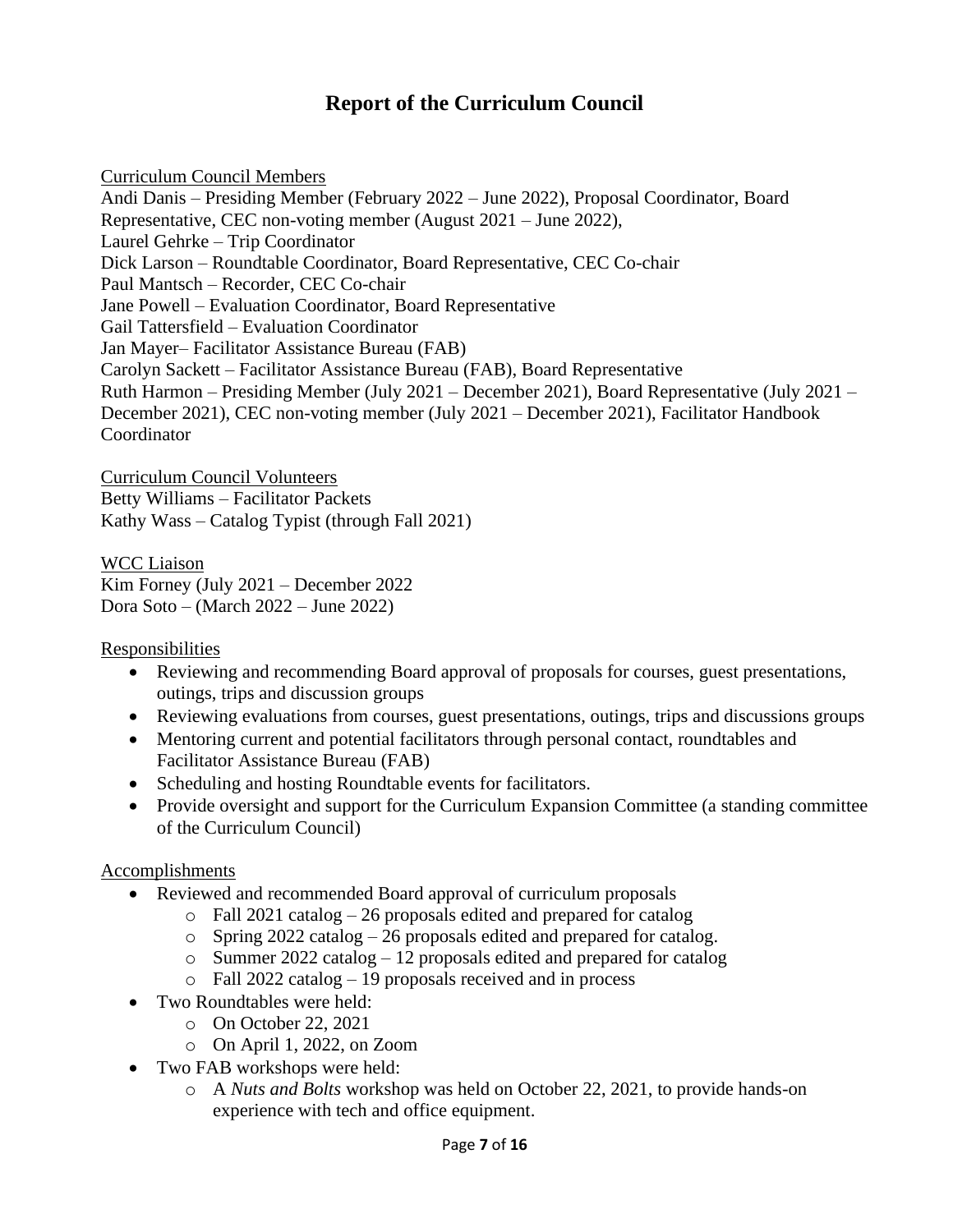- o A workshop *Winter Escape* on February 25, 2022, was held to encourage and train new facilitators.
- Maintained personal contact throughout the year with 48 facilitators
- Prepared articles for the LLI newsletter (fall, winter, and spring)
- Maintained the Facilitator Guide with updates to be uploaded to the LLI website
- No trips or outings were held because of the COVID-19 pandemic.
- Curriculum Expansion Committee (CEC):
	- o Prepared guidelines for guest presenters and outside speakers
	- o Prepared guidelines for discussion groups
- Prepared course listings and input all details into CourseStorm for Spring 2022 and Summer 2022 course terms as part of the Course Proposal process
- Assisted facilitators in setting up CourseStorm accounts and accessing their course features as part of the Couse Proposal process

Respectfully submitted,

Andi Danis Presiding Member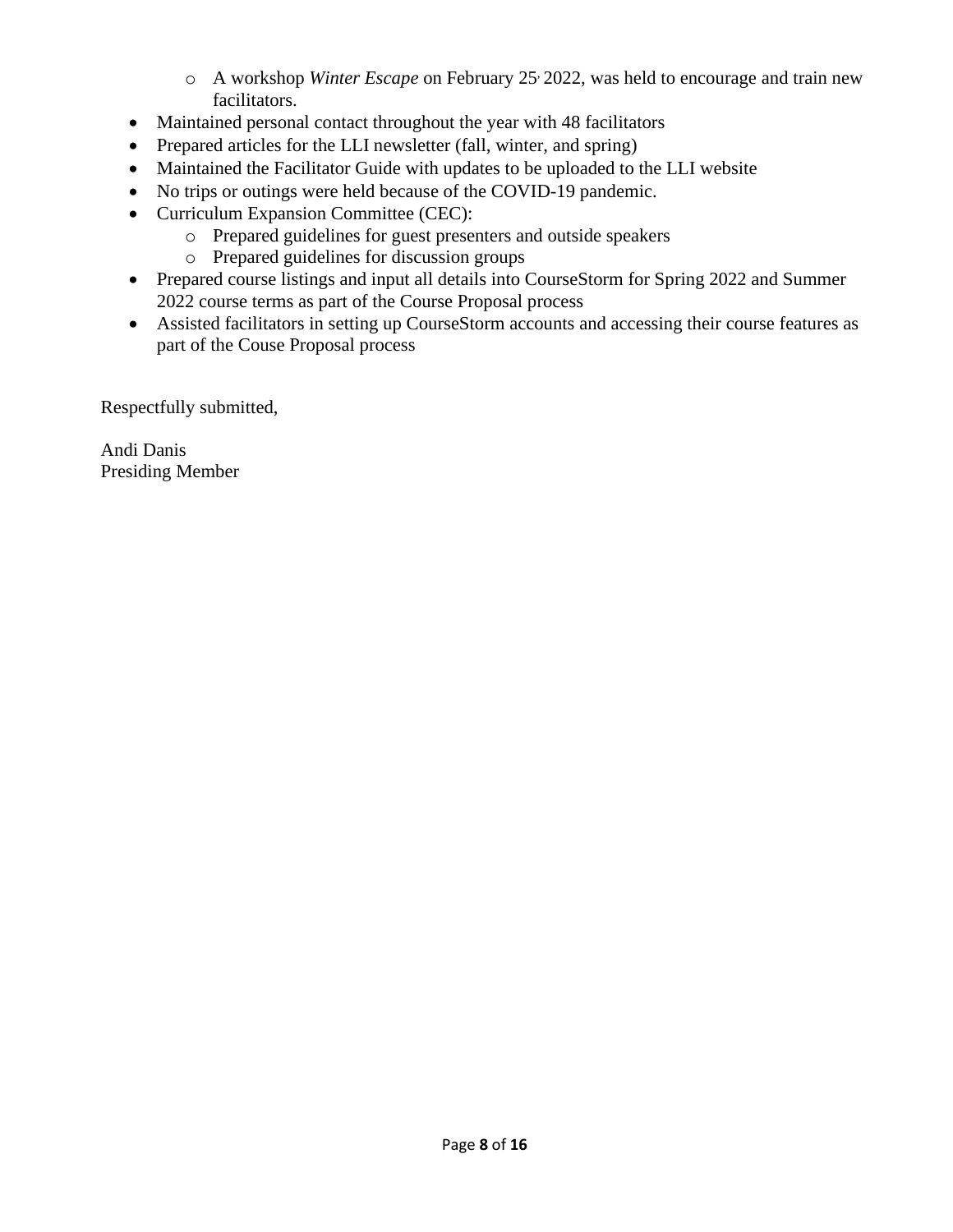# **Report of the Member Communications Manager**

The Member Communications Committee is comprised of two Standing Committees:

- 1. Membership Relations, Chair Ann Hastert.
- 2. Newsletter, Chair Mary Maiers. Committee Bobbie Brown, Sue Foody, Margie Groot.

#### Member Communications Manager, Beth Johnson

Purpose: to oversee and coordinate the activities of individuals filling positions on the two Standing Committees.

Accomplishments:

- a. Updated the Volunteer Opportunities flyer
- b. Updated the Member Handbook as required
- c. Participated in the general business of the Board. Attended monthly Board meetings.
- d. Distributed updated Member Directories to Board and Curriculum Council members in October and April
- e. Mailed thank-you letters to guest presenters
- f. Whole committee developed member retention survey in October 2021 to past members who did not renew membership in the last two years
- g. Whole committee developed member survey in May 2022 to current members
- h. Worked closely with the Online Registration Oversight committee to develop eblasts to members

#### Membership Relations

Purpose: to effectively communicate relevant information to LLI members

Accomplishments:

- a. Maintained a current Distribution List (DL) of active LLI members. Updated in September and March.
- b. Sent eblasts to members as required.
- c. Mailed cards on behalf of LLI to various members to express sympathy, get well and recognition.
- d. Mailed welcome letters, name badges, LLI bookmarks and Member Handbooks to the new members.
- e. Maintained the LLI website by sending updated documents to WCC.

#### Newsletter Editor

Purpose: to publish quarterly newsletters to members, informing them of a wide variety of LLI news.

Accomplishments:

a. Prepared newsletters for September 2021 ( $25<sup>th</sup>$  Anniversary Commemorative issue), December 2021, March 2021 and June 2021. Content included reports from the President and Curriculum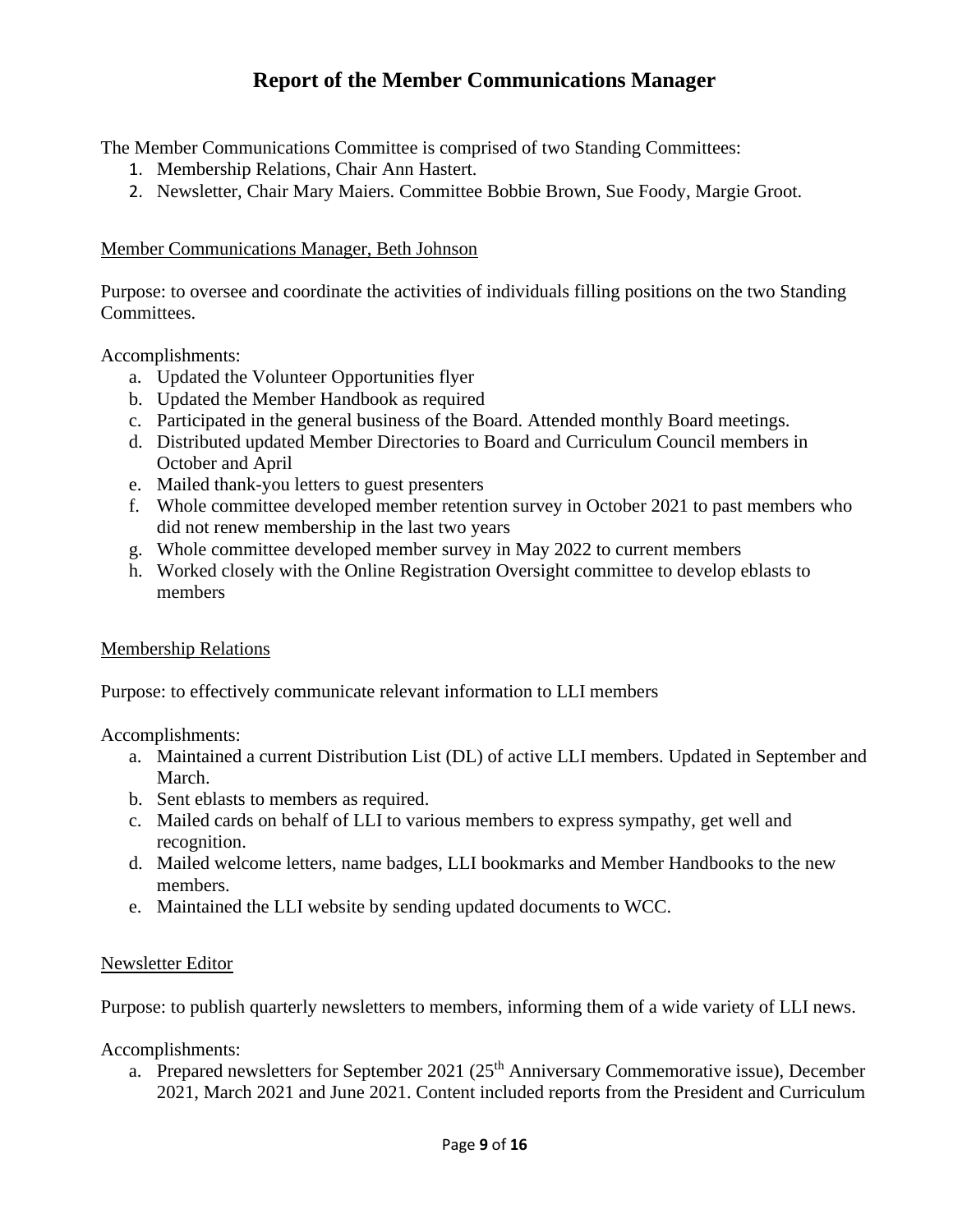Council, highlights of various classes and offerings, volunteer opportunities, Book Nook, creative writing contributions, memorials, member interviews and special interest articles.

- b. Adhered newsletter content to WCC Style Guide and WCC Branding standards
- c. WCC printed the final versions
- d. Newsletters were distributed via eblast and USPS for those without email. Each newsletter was also posted on the LLI website after distribution.

Respectfully submitted,

Beth Johnson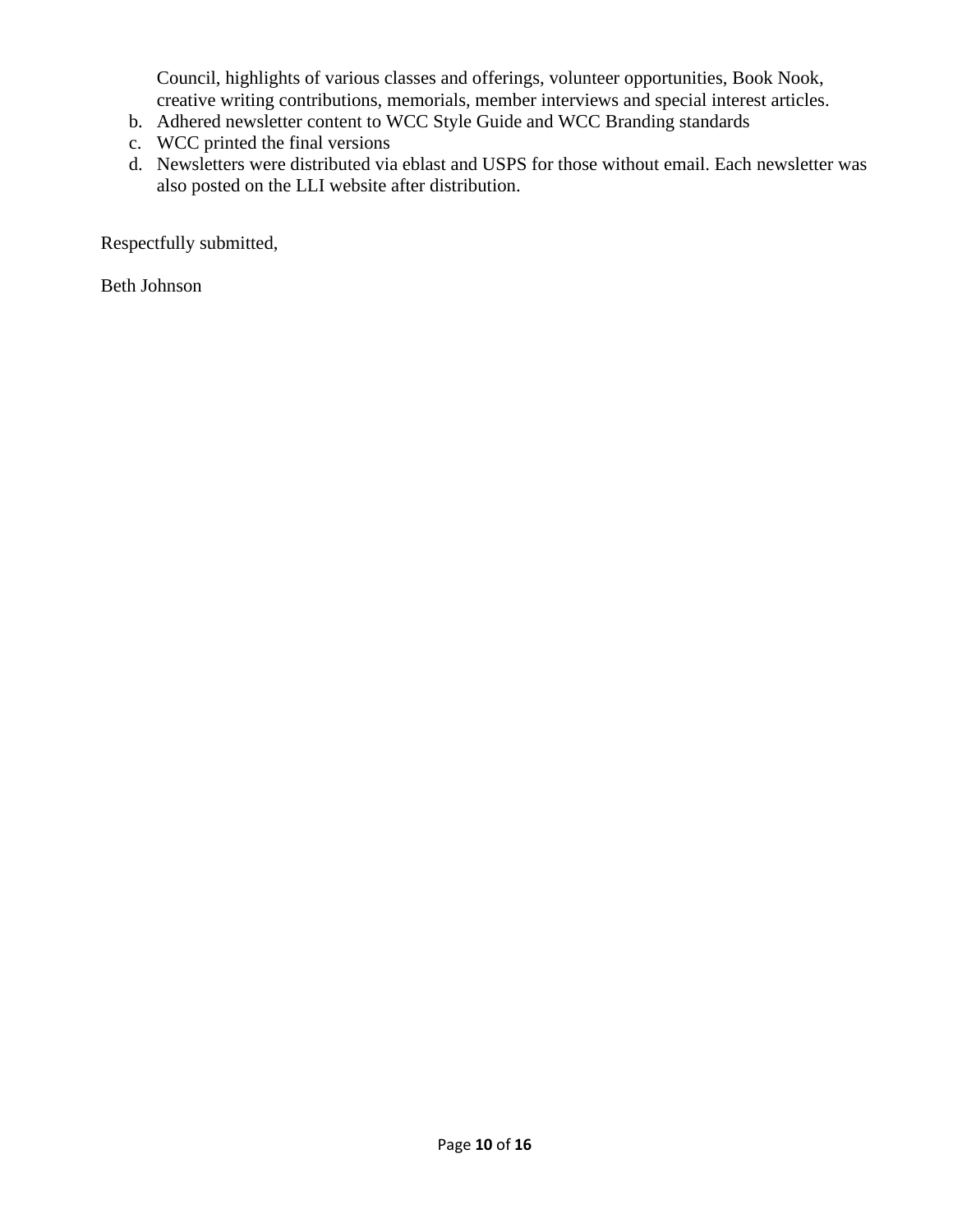# **Report of the Social and Community Outreach Manager**

Christine Hepinstall – Manager Ceil Cary – Community Liaison Chair Carole Woods – Social/Hospitality Chair JoAnn Gryder – Gift Membership Coordinator Gary Krueger – Brochure Coordinator Donna Wawrzyniakowski – Flag Coordinator

#### **Accomplishments**

- 1. Outreach visits into the community restarted in the summer of 2021. Book club visits, inperson and remotely via Zoom as they requested. A YouTube video and a recorded LLI message has been developed and distributed to the organizations following their guidelines. The return of community events like Senior Fairs is beginning to be noticed by the committee. A tin of mints with Lifelong Learning Institute across the top is ready for distribution. Ceil is working on ways to spread the opportunities of LLI facilitating and learning in your town today; she's waiting to hear from you.
- 2. The new LLI Brochure, developed by Gary with the help of WCC Marketing, was printed last winter. Photographs of members in Summer 2021 fill the pages. One hundred brochures were printed and distributed to local libraries, churches, and park districts. The second printing was done this spring. Pick one up at all LLI Social events. They are also available in the LLI office. Plans to revise the brochure with new pictures of summer and fall activities 2022 are in the works.
- 3. Donna developed the new LLI flag with some help from Emily Rollins from WCC Marketing. It will be a visual marker to identify LLI at Senior Fairs and our own social events. Members will know that they have reached the location where friendship and learning begin.
- 4. Gift Membership is an opportunity for a member to give a friend or family member the gift of learning. Your daughter is turning 50? Neighbor asking where you're going all the time "*to class*"? Give the gift of Membership for \$25 and go together next time. At this time, applications can only be mailed in. JoAnn will be developing ways of distribution.
- 5. Social events have been a challenge for Carole and me with Covid but we adjusted our plans to meet membership and government limitations.
- $\triangleleft$  Coffee Klatch took place outside for the first time in many years. On August 18<sup>th</sup>, a sunny Wednesday morning, thirty-three members shared coffee and donuts under a shelter in Wheeler Park, Geneva. This was also the celebration for the  $25<sup>th</sup>$  Anniversary of Lifelong Learning Institute. It was the first time LLI Bingo was played. Members played along to answer questions in a combined effort to win prizes and tell stories of the past. Great delight was shared by all seeing friends for the first time since the start of the pandemic.
- ❖ Holiday Party was more challenging because planning begins six months before the date. The luncheon was planned in Summer 2021 when it was thought life would soon return to normal. By October, the number of guests was uncertain, and a smaller venue was planned. By December there was doubt anyone would come. Waubonsee offered a banquet space that allowed for distancing and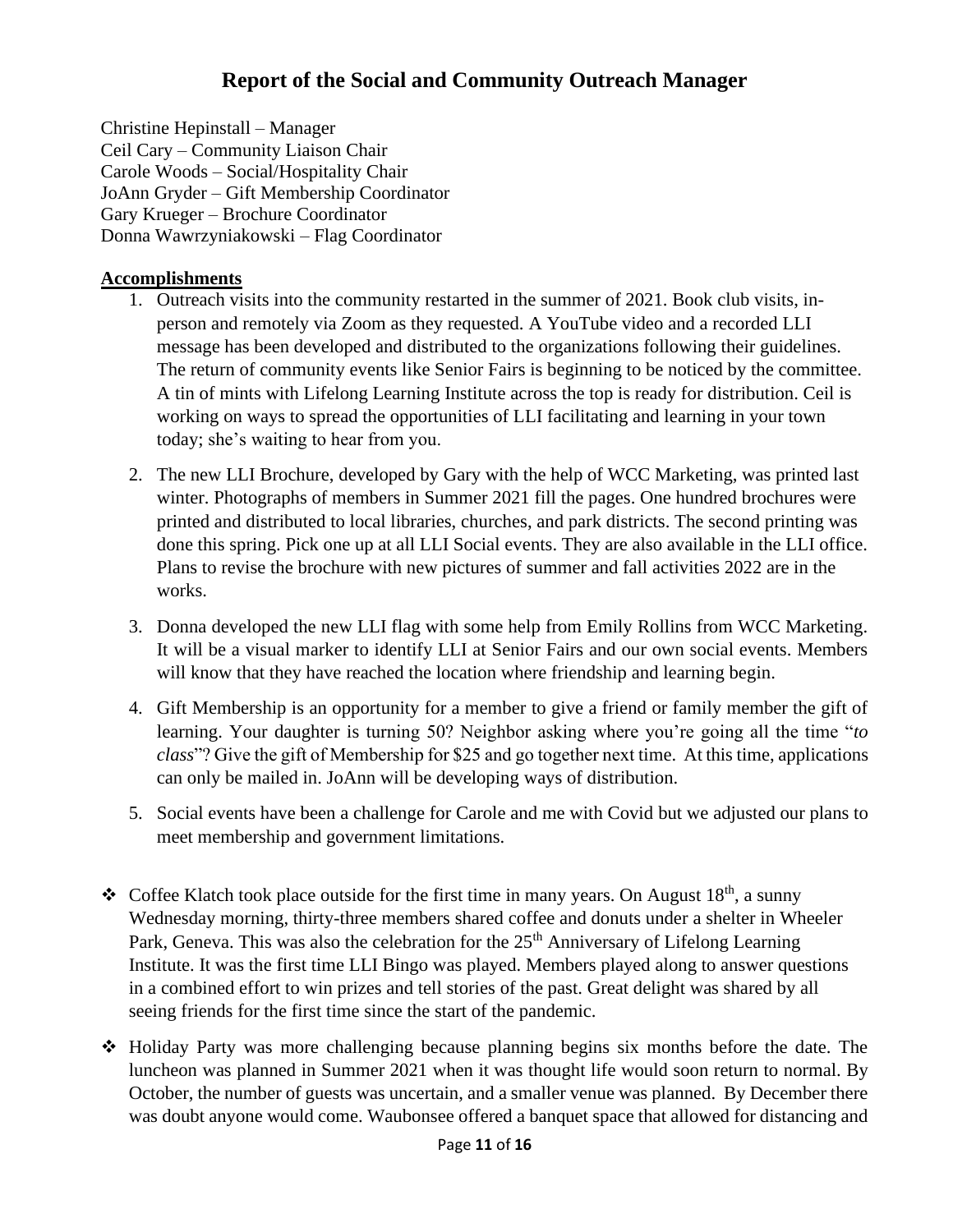refreshments. The Holiday Party was held on December 8th. Cake and coffee were served. Fortyfour members joined the social committee in singing *Celebrate*, by Cool and the Gang. Special words by JoAnn, to again celebrate the 25<sup>th</sup> Anniversary of LLI. Familiar songs of the season closed the day.

- $\triangle$  Roundtable, an event for facilitators was planned for April 1<sup>st</sup>. It was a well-attended event for Curriculum Council; 18 meals were served. COVID forced WCC to reduce many services LLI has used in the past. An outside venue was used for refreshments, but we are planning to return to campus services as soon as they are available.
- ❖ Spring Luncheon and Annual Business Meeting planning are well under way. Venue, menu, program, invitations, on-line registration have been written and rewritten to make the day seamless.
- ❖ Membership Information and Volunteer Luncheon had to be postponed due to the pandemic.

Respectfully submitted,

Christine Hepinstall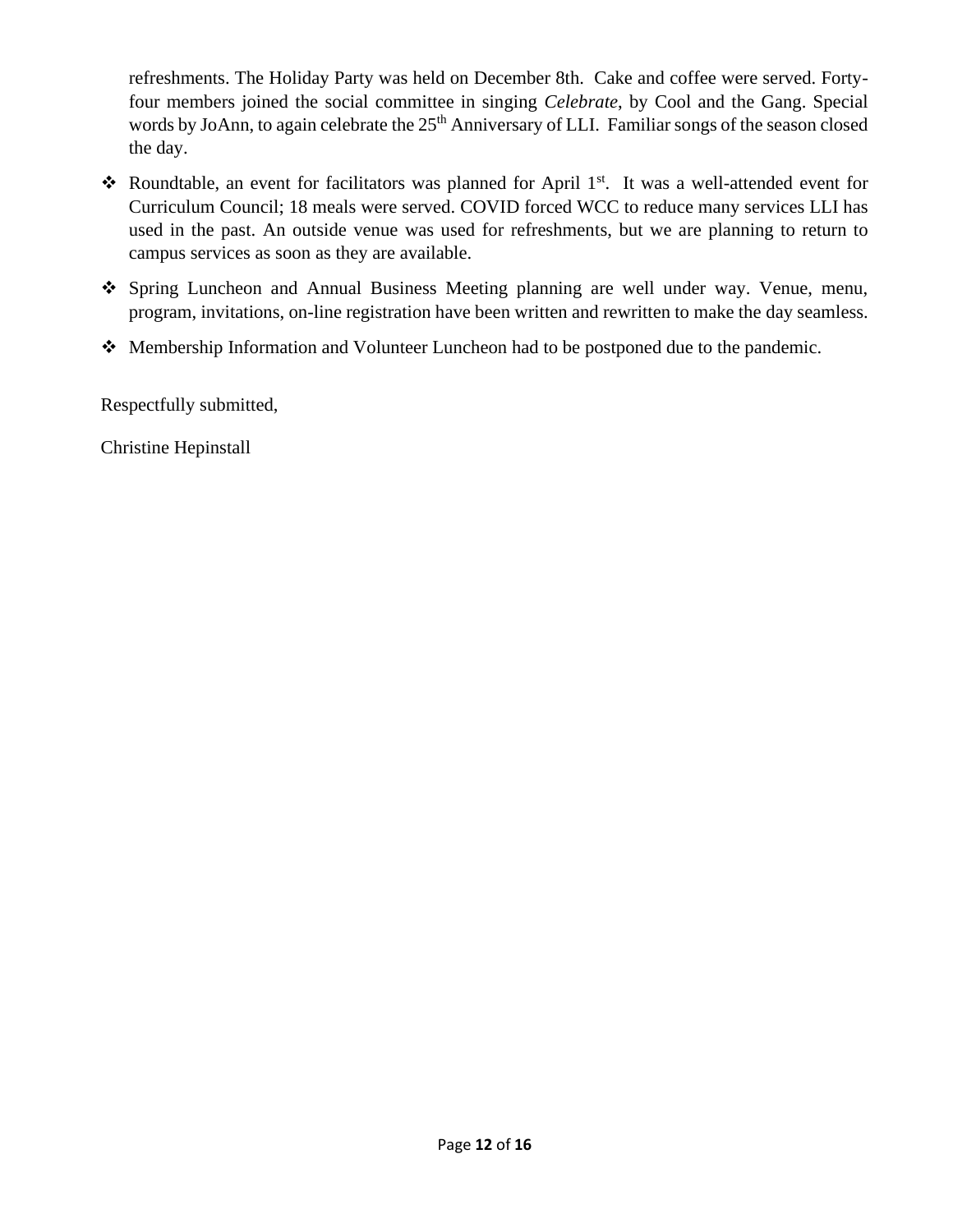# **Report of the Operations Manager**

As I wrote to you last year, we believed then that sometime in 2020/2021 LLI would be changing from our manual paper and pencil registration system to an on-line registration system. Well, that happened in 2021-2022.

The ORIO committee, which both Kim Carew and I served on, representing Operations, met for months to shepherd in the new online platform. Reports detailing the work that ORIO did have already been submitted to the Board.

With the retirement of the old registration system and the launch of the new online system, this was a year of **major transition** for Operations.

First, since the course catalogs are now presented to the membership on the LLI website for each term, the printed catalogs have been curtailed. Thank you to Marsha Carter for her contributions as Catalog Chair.

Second, because the printed catalogs are no longer mailed and other items, the Mailing Committee activities have been reduced to just a few mailings per year. Ballots, for example, will still be mailed.

Since there will always be a need for the registration, that function will remain under Operations, at least for now. Kim Carew remains as Chairperson.

While the main transition to registration is complete, the transition to obtain registration reports, registration history and other data is still being worked on by Operations and Technology.

#### **To all the volunteers in Operations, thank you for your time, energy, and commitment. We could not operate without you**.

Respectfully submitted,

Kent Hayward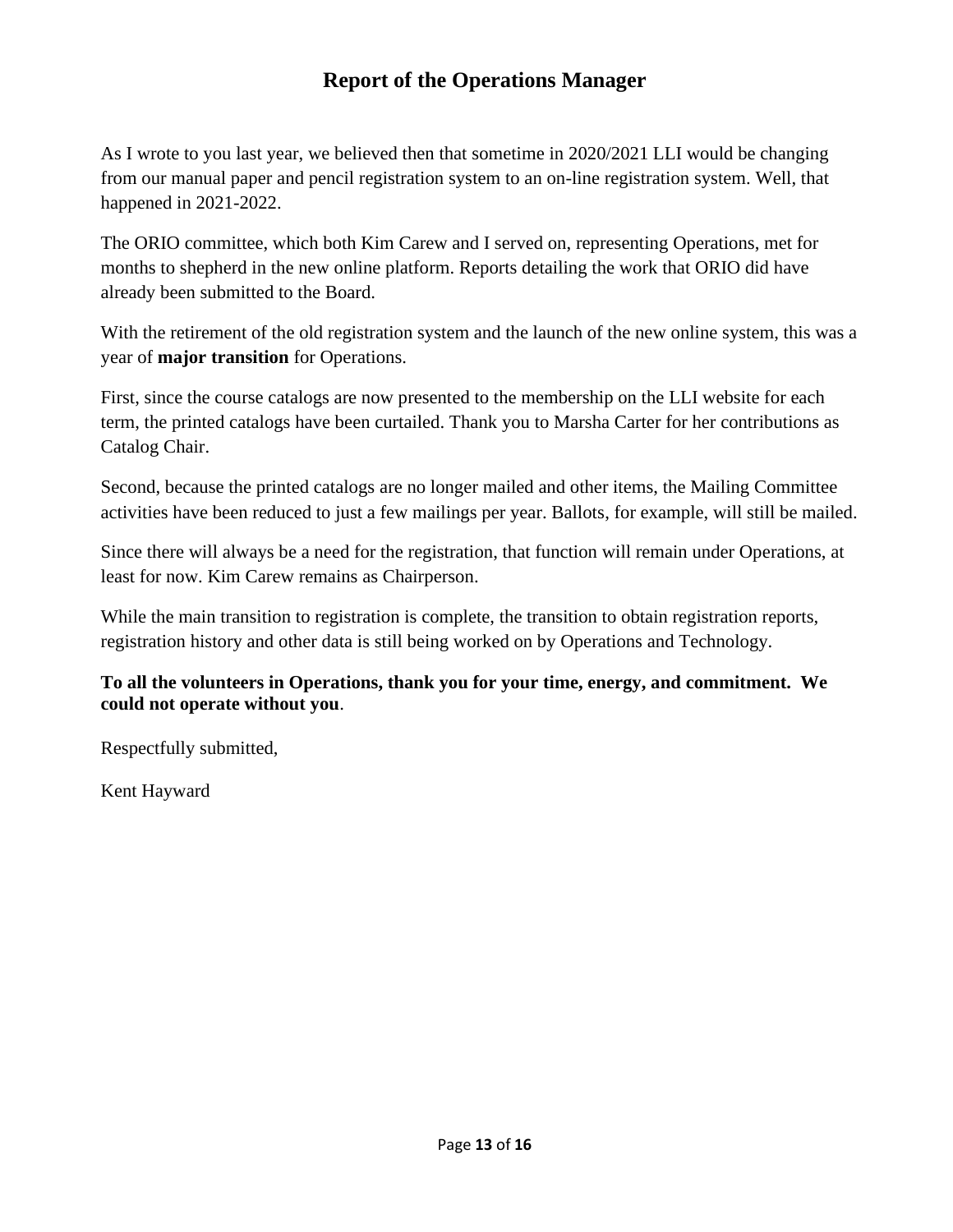# **Report of the Technology Manager**

#### **Online Registration Project Summary**

In June 2021, the decision was made to pursue CourseStorm as the online registration platform for LLI. A project was initiated with support of WCC's Dr Jamal Scott, Doug Minter, Darla Essalih, and Terence Felton. Dick Sackett and Bill Doeden joined them to form the project Steering Committee.

An LLI Core group consisting of Kim Carew, Bill Doeden, Kent Hayward and Dick Sackett was formed with responsibility for understanding, evaluating, customizing and implementing the platform as a functional online registration system. In addition, their role, in concert with Member Communications, included communicating with LLI members on the status of the project, training and timing.

A committee (ORIO) comprised of Kim Carew, Bill Doeden, Kent Hayward, Dick Sackett and Mary Ann White was formed to oversee the implementation.

Early on, it was apparent that the CourseStorm platform had significant shortcomings which needed to be addressed. Numerous test runs using various combinations of input were made in an effort to identify areas which would be problematic for our members. Issues with waitlisting, maneuvering through the site, site labeling and format were identified and workarounds implemented. Where possible, the site was customized to address our registration needs.

Rules governing refunds and check payments were agreed and communicated to membership. A decision was made that LLI would cover CourseStorm's fees for the spring term.

Registration training materials were prepared and distributed to members and facilitators and a course catalog was manually entered into the site.

Once the site was deemed functional, rollout proceeded as follows:

- a. December 2021 A pilot run, with sixteen participants, was conducted to identify any performance issues. This was followed by a survey of the participants' experiences. Minor issues were identified and addressed.
- b. January 3, 2022 Registration instructions were provided to members and the platform was opened to enable members to browse classes
- c. January 18, 2022 Registration was opened but limited to two Zoom classes. Covid guidelines prevented in-person classes.
- d. January 31, 2022 Registration was opened for the remaining twenty classes. Phone help was available for those encountering difficulty.
- e. April 20,2022 Decision was made to add the Spring Luncheon to the site for online registration. The overlapping of the Spring Course and the Spring Luncheon catalogs created new challenges and required new instructions to address the unique requirements of each.
- f. May 24, 2022- The Summer class catalog was opened for registration.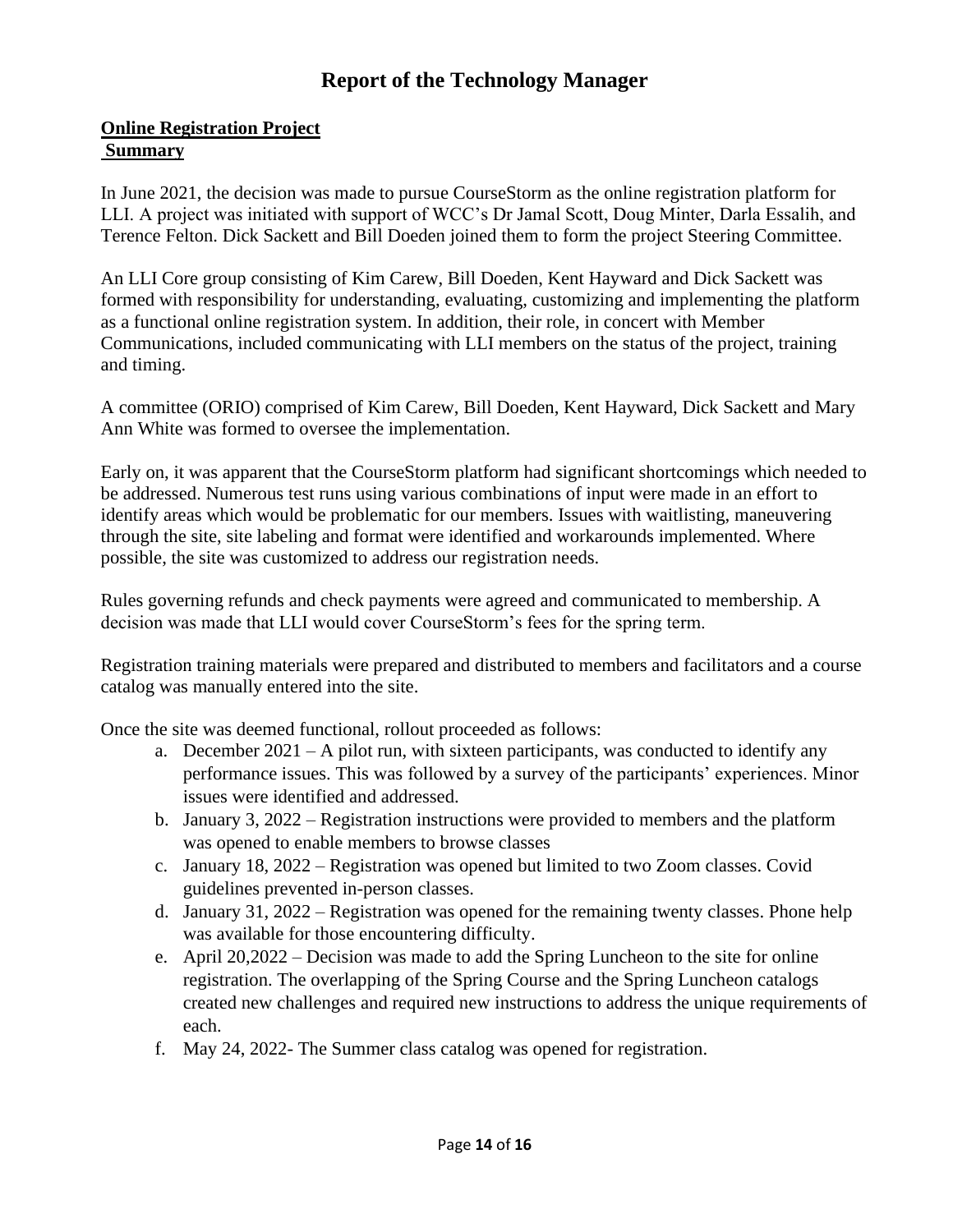#### **Challenges**

- a. Online registration has been an on/off effort for over 4 years
- b. Time required to understand and address CourseStorm's limitations
- c. Platform shortcomings that required workarounds
- d. Testing with combinations of inputs to facilitate member utilization
- e. Pressure to open prematurely
- f. Changing WCC guidelines due to COVID
- g. Moving the help desk to phone help
- h. Training using written and video instructions
- i. Members without computers or computer skills

#### **Lessons Learned**

- a. Don't implement before it's ready
- b. Conduct testing which reflects members likely actions
- c. Limit Admin roles to those with registration, financial and technology responsibilities
- d. Identify a project team, assign roles, and designate a project leader
- e. Limit the number of committees
- f. Avoid catalog overlap if possible

#### **Conclusion**

The site worked smoothly for the Spring course registration, successfully recording 220 seat registrations on opening day. Minor issues requiring clarification of the instructions were addressed. In total, approximately 389 seat registrations and 31 membership registrations have been successfully completed for spring. CourseStorm's payout process also performed satisfactorily The site was well received by members who independently registered online and will require less volunteer hours for registration than in the past.

The addition of the Spring Luncheon catalog to the site resulted in overlapping with the Spring course catalog. This required modification of the site to enable registration on either catalog. The necessary changes were made and registration on either catalog was successfully enabled.

To date, 73 individuals have successfully registered for the luncheon.

Registration for the Summer term is underway.

#### **Spring Term Metrics**

Seats available – 715 Seats registered – 389 Memberships registered – 31 Total members registering for a class – 168 (as of 3/5/2022) Total members  $-269$  (as of  $3/5/2022$ )

#### **Spring Luncheon Metrics**

Registrations – 73

**Summer Term Metrics** (as of 6/2/2022) Registrations - 159